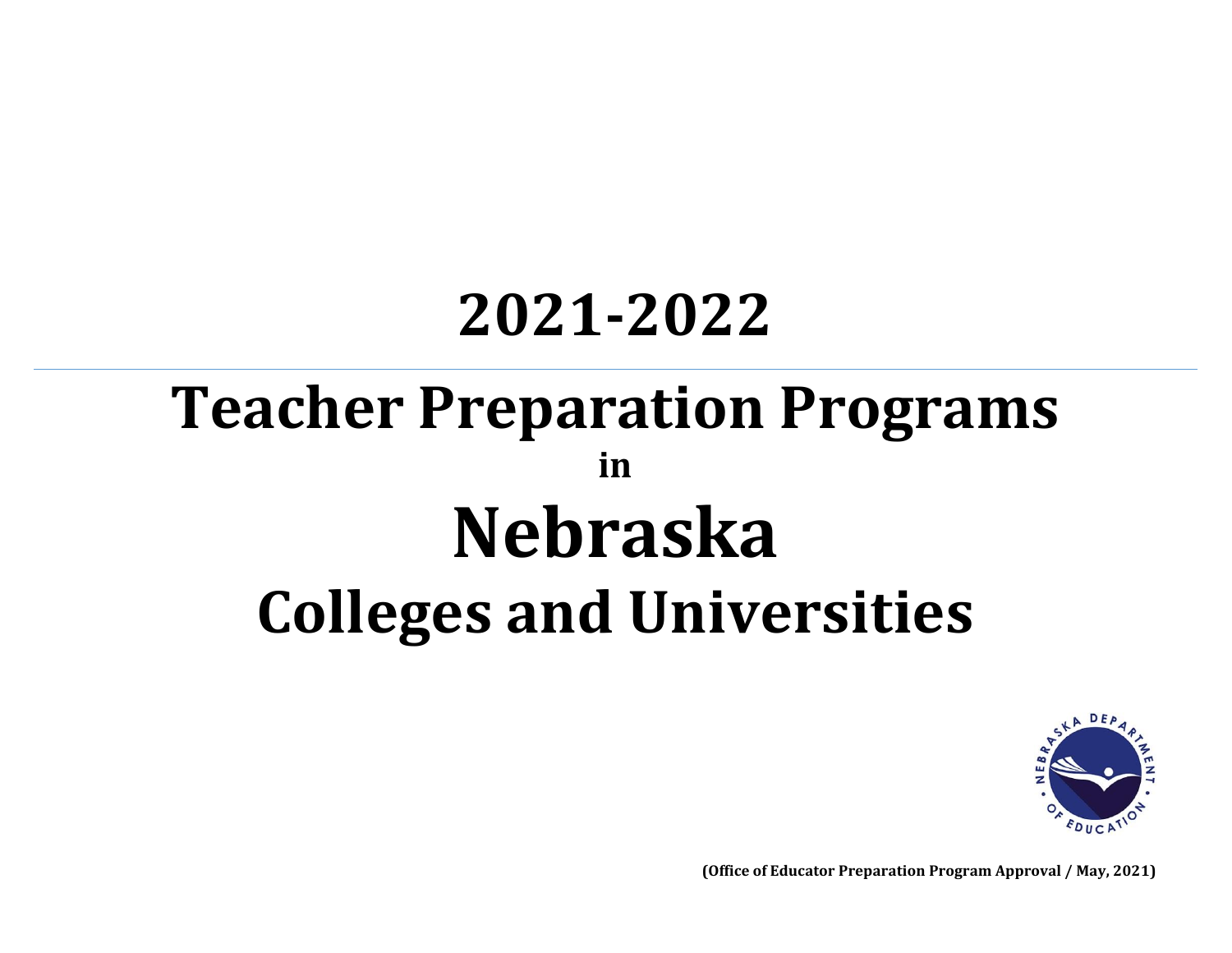| <b>Degree Codes:</b><br>B-Bachelor's<br>S - Specialist<br><b>Endorsement Codes:</b><br>F - Field<br>G - Graduate | $M - Master's$<br>D - Doctorate<br>S - Subject<br>SP - Supplemental | Bellevue University | Chadron State College | College of Saint Mary | Concordia University | Creighton University | Doane University   | Hastings College          | Midland University | NE Wesleyan University | Peru State College | <b>Union College</b> | University of NE-Kearney | University of NE-Lincoln | University of NE-Omaha | Wayne State College | <b>York College</b> |
|------------------------------------------------------------------------------------------------------------------|---------------------------------------------------------------------|---------------------|-----------------------|-----------------------|----------------------|----------------------|--------------------|---------------------------|--------------------|------------------------|--------------------|----------------------|--------------------------|--------------------------|------------------------|---------------------|---------------------|
| <b>Highest Certification Degree Granted</b>                                                                      |                                                                     | B                   | M                     | M                     | M                    | M                    | D                  | M                         | M                  | B                      | M                  | B                    | S                        | D                        | D                      | S                   | B                   |
| <b>Level of Accreditation:</b>                                                                                   |                                                                     |                     |                       |                       |                      |                      |                    |                           |                    |                        |                    |                      |                          |                          |                        |                     |                     |
| CAEP/AAQEP                                                                                                       |                                                                     |                     | X                     |                       | X                    | X                    | X                  | X                         |                    | X                      | X                  | X                    | X                        | X                        | X                      | X                   | X                   |
| Higher Learning Commission (formerly NCA)                                                                        |                                                                     | $\mathsf{X}$        | $\mathsf{X}$          | X                     | X                    | $\mathsf{x}$         | X                  | $\boldsymbol{\mathsf{X}}$ | X                  | X                      | $\pmb{\times}$     | X                    | $\pmb{\times}$           | X                        | $\mathsf{x}$           | X                   | $\mathsf{X}$        |
| State                                                                                                            |                                                                     | X                   | X                     | X                     | X                    | X                    | X                  | X                         | X                  | X                      | X                  | X                    | X                        | X                        | X                      | X                   | X                   |
| <b>Administrative Endorsements</b>                                                                               |                                                                     |                     |                       |                       |                      |                      |                    |                           |                    |                        |                    |                      |                          |                          |                        |                     |                     |
| Principal (G) (F)                                                                                                | PK-12, PK-8, 7-12                                                   |                     | X                     |                       | X                    | Χ                    | X                  |                           | X                  |                        |                    |                      | PK-8<br>$7 - 12$         | X                        | X                      | X                   |                     |
| Special Education Supervisor (G) (F)<br>$B-12$                                                                   |                                                                     |                     | X                     |                       |                      |                      |                    |                           |                    |                        |                    |                      | X                        | X                        | X                      | X                   |                     |
| <b>PK-12</b><br>Superintendent (G) (F)                                                                           |                                                                     |                     |                       |                       |                      |                      | X                  |                           |                    |                        |                    |                      | $\mathsf{X}$             | X                        | X                      | X                   |                     |
| <b>Teaching Endorsements</b>                                                                                     |                                                                     |                     |                       |                       |                      |                      |                    |                           |                    |                        |                    |                      |                          |                          |                        |                     |                     |
| <b>Adapted Physical Education (SP)</b><br><b>PK-12</b>                                                           |                                                                     |                     |                       |                       |                      |                      |                    |                           |                    |                        |                    |                      | X                        |                          | X                      |                     |                     |
| Agricultural Education (F)                                                                                       | $6 - 12$                                                            |                     |                       |                       |                      |                      |                    |                           |                    |                        |                    |                      |                          | X                        |                        |                     |                     |
| American Sign Language (S) or (SP) K-8, 7-12, K-12                                                               |                                                                     |                     |                       |                       | X(SP)                |                      |                    |                           |                    |                        |                    |                      |                          |                          |                        |                     |                     |
| Anthropology (S)                                                                                                 | $7 - 12$                                                            |                     |                       |                       |                      |                      |                    |                           |                    |                        |                    |                      |                          |                          |                        |                     |                     |
| Art (F)                                                                                                          | <b>PK-12</b>                                                        |                     | X                     | X                     | X                    | X                    | X                  | X                         |                    | X                      | X                  |                      | X                        |                          | X                      | X                   | *DX                 |
| <b>Bilingual Education (SP)</b>                                                                                  | K-6, 4-9, 7-12                                                      |                     |                       |                       |                      |                      |                    |                           |                    |                        |                    |                      | $+x$                     | X                        | X                      |                     |                     |
| Biology (S)                                                                                                      | $7 - 12$                                                            | Χ                   | X                     | X                     | X                    |                      | $\pmb{\mathsf{X}}$ | X                         | X                  | X                      | $\pmb{\mathsf{X}}$ | $\mathsf{X}$         | X                        | X                        | X                      | X                   | $*$ DX              |
| BMIT (Business, Marketing & Info Tech) (F) 6-12                                                                  |                                                                     | X                   | X                     | Χ                     | X                    | X                    |                    | X                         | X                  | X                      | X                  |                      | X                        | X                        | X                      | X                   | X                   |
| Chemistry (S)                                                                                                    | $7 - 12$                                                            | X                   | X                     | Χ                     | X                    |                      | $\mathsf{X}$       | Χ                         |                    | X                      | $\mathsf X$        | X                    | X                        | X                        | X                      | X                   |                     |
| Coaching (SP)                                                                                                    | $7 - 12$                                                            | X                   | X                     |                       | X                    |                      | X                  |                           | $\mathsf{X}$       | $\mathsf{X}$           | X                  |                      | X                        | X                        | X                      | $\pmb{\mathsf{X}}$  | $\mathsf{X}$        |
| Driver Education (SP)                                                                                            | $7 - 12$                                                            |                     |                       |                       |                      |                      |                    |                           |                    |                        |                    |                      |                          |                          |                        |                     |                     |
| Early Childhood Education (SP)                                                                                   | <b>PK-3</b>                                                         |                     | X                     | Χ                     | Χ                    | $\mathsf{X}$         | X                  | X                         | X                  |                        | X                  |                      |                          | X                        | X                      | X                   |                     |
| Early Childhood Inclusive (F)<br>(formerly ECEU)                                                                 | $B-3$                                                               |                     | X                     | X                     | X                    |                      |                    |                           |                    |                        | X                  |                      | X                        | X                        | X                      | X                   |                     |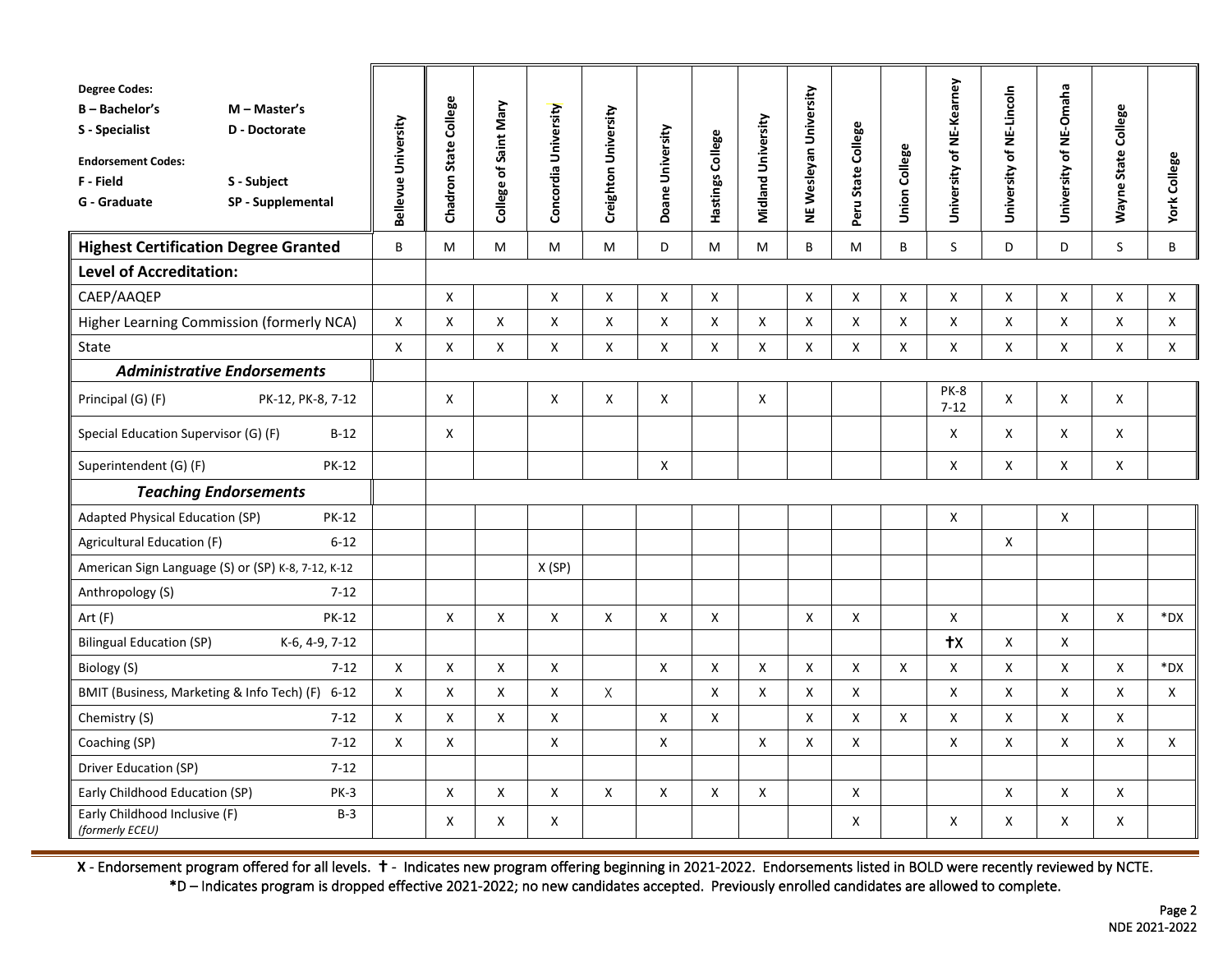| $\mathsf{X}$<br>$\mathsf{X}$<br>Earth and Space Science (S)<br>$7 - 12$<br>$7 - 12$<br>Economics (S)<br>$K-6$<br>Elementary Education (F)<br>K-8<br>K-6<br>$K-8$<br>K-6<br>K-8<br>$K-8$<br>$K-6$<br>K-8<br>$K-8$<br>K-6<br>$K-6$<br>$K-8$<br>K-6, K-8<br>K-6<br>$K-8$<br>$\mathsf{X}$<br>$\mathsf{X}$<br>English Language Arts (F)<br>$7 - 12$<br>X<br>X<br>$\mathsf{X}$<br>$\mathsf{x}$<br>$\mathsf{x}$<br>X<br>X<br>X<br>X<br>$\mathsf{x}$<br>X<br><b>PK-12</b><br>PK-<br><b>PK-12</b><br>TPK-<br><b>PK-12</b><br><b>PK-6</b><br>PK-<br>12<br>PK-<br><b>PK-6</b><br><b>PK-6</b><br>English As A Second Language (SP)<br><b>PK-12</b><br><b>PK-6</b><br><b>PK-12</b><br><b>PK-12</b><br>$7 - 12$<br>PK-12, PK-6, 4-9, 7-12<br>$7 - 12$<br>12<br><b>PK-6</b><br>$7 - 12$<br>12<br>12<br>$7 - 12$<br>$7 - 12$<br>Family & Consumer Sciences Occupational (F)<br>X<br>X<br>X<br>$6 - 12$<br>$7 - 12$<br>X<br>X<br>X<br>Geography (S)<br>$\mathsf{x}$<br>X<br>X<br>Χ<br>Health Education (S)<br>$7 - 12$<br>X<br>X<br>Χ<br>Χ<br>X<br>X<br>X<br>X<br>X<br>Health & Physical Education (F)<br><b>PK-12</b><br>Health Sciences (SP)<br>$6 - 12$<br>X<br>X<br>X<br>$\boldsymbol{\mathsf{X}}$<br>X<br>$K-12$<br>High Ability Education (SP)<br>$7 - 12$<br>$\mathsf{x}$<br>X<br>X<br>X<br>X<br>X<br>X<br>X<br>X<br>X<br>X<br>X<br>History (S) | <b>Degree Codes:</b><br>$B - B$ achelor's<br>S - Specialist<br><b>Endorsement Codes:</b><br>F - Field<br>G - Graduate | M - Master's<br>D - Doctorate<br>S - Subject<br>SP - Supplemental | Bellevue University | Chadron State College | College of Saint Mary | Concordia University | Creighton University | Doane University | Hastings College | <b>Midland University</b> | NE Wesleyan University | Peru State College | <b>Union College</b> | University of NE-Kearney | University of NE-Lincoln | University of NE-Omaha | Wayne State College | <b>York College</b> |
|---------------------------------------------------------------------------------------------------------------------------------------------------------------------------------------------------------------------------------------------------------------------------------------------------------------------------------------------------------------------------------------------------------------------------------------------------------------------------------------------------------------------------------------------------------------------------------------------------------------------------------------------------------------------------------------------------------------------------------------------------------------------------------------------------------------------------------------------------------------------------------------------------------------------------------------------------------------------------------------------------------------------------------------------------------------------------------------------------------------------------------------------------------------------------------------------------------------------------------------------------------------------------------------------------------------------------------------|-----------------------------------------------------------------------------------------------------------------------|-------------------------------------------------------------------|---------------------|-----------------------|-----------------------|----------------------|----------------------|------------------|------------------|---------------------------|------------------------|--------------------|----------------------|--------------------------|--------------------------|------------------------|---------------------|---------------------|
|                                                                                                                                                                                                                                                                                                                                                                                                                                                                                                                                                                                                                                                                                                                                                                                                                                                                                                                                                                                                                                                                                                                                                                                                                                                                                                                                       |                                                                                                                       |                                                                   |                     |                       |                       |                      |                      |                  |                  |                           |                        |                    |                      |                          |                          |                        |                     |                     |
|                                                                                                                                                                                                                                                                                                                                                                                                                                                                                                                                                                                                                                                                                                                                                                                                                                                                                                                                                                                                                                                                                                                                                                                                                                                                                                                                       |                                                                                                                       |                                                                   |                     |                       |                       |                      |                      |                  |                  |                           |                        |                    |                      |                          |                          |                        |                     |                     |
|                                                                                                                                                                                                                                                                                                                                                                                                                                                                                                                                                                                                                                                                                                                                                                                                                                                                                                                                                                                                                                                                                                                                                                                                                                                                                                                                       |                                                                                                                       |                                                                   |                     |                       |                       |                      |                      |                  |                  |                           |                        |                    |                      |                          |                          |                        |                     | $K-8$               |
|                                                                                                                                                                                                                                                                                                                                                                                                                                                                                                                                                                                                                                                                                                                                                                                                                                                                                                                                                                                                                                                                                                                                                                                                                                                                                                                                       |                                                                                                                       |                                                                   |                     |                       |                       |                      |                      |                  |                  |                           |                        |                    |                      |                          |                          |                        |                     |                     |
|                                                                                                                                                                                                                                                                                                                                                                                                                                                                                                                                                                                                                                                                                                                                                                                                                                                                                                                                                                                                                                                                                                                                                                                                                                                                                                                                       |                                                                                                                       |                                                                   |                     |                       |                       |                      |                      |                  |                  |                           |                        |                    |                      |                          |                          |                        |                     |                     |
|                                                                                                                                                                                                                                                                                                                                                                                                                                                                                                                                                                                                                                                                                                                                                                                                                                                                                                                                                                                                                                                                                                                                                                                                                                                                                                                                       |                                                                                                                       |                                                                   |                     |                       |                       |                      |                      |                  |                  |                           |                        |                    |                      |                          |                          |                        |                     |                     |
|                                                                                                                                                                                                                                                                                                                                                                                                                                                                                                                                                                                                                                                                                                                                                                                                                                                                                                                                                                                                                                                                                                                                                                                                                                                                                                                                       |                                                                                                                       |                                                                   |                     |                       |                       |                      |                      |                  |                  |                           |                        |                    |                      |                          |                          |                        |                     |                     |
|                                                                                                                                                                                                                                                                                                                                                                                                                                                                                                                                                                                                                                                                                                                                                                                                                                                                                                                                                                                                                                                                                                                                                                                                                                                                                                                                       |                                                                                                                       |                                                                   |                     |                       |                       |                      |                      |                  |                  |                           |                        |                    |                      |                          |                          |                        |                     |                     |
|                                                                                                                                                                                                                                                                                                                                                                                                                                                                                                                                                                                                                                                                                                                                                                                                                                                                                                                                                                                                                                                                                                                                                                                                                                                                                                                                       |                                                                                                                       |                                                                   |                     |                       |                       |                      |                      |                  |                  |                           |                        |                    |                      |                          |                          |                        |                     |                     |
|                                                                                                                                                                                                                                                                                                                                                                                                                                                                                                                                                                                                                                                                                                                                                                                                                                                                                                                                                                                                                                                                                                                                                                                                                                                                                                                                       |                                                                                                                       |                                                                   |                     |                       |                       |                      |                      |                  |                  |                           |                        |                    |                      |                          |                          |                        |                     |                     |
|                                                                                                                                                                                                                                                                                                                                                                                                                                                                                                                                                                                                                                                                                                                                                                                                                                                                                                                                                                                                                                                                                                                                                                                                                                                                                                                                       |                                                                                                                       |                                                                   |                     |                       |                       |                      |                      |                  |                  |                           |                        |                    |                      |                          |                          |                        |                     |                     |
|                                                                                                                                                                                                                                                                                                                                                                                                                                                                                                                                                                                                                                                                                                                                                                                                                                                                                                                                                                                                                                                                                                                                                                                                                                                                                                                                       |                                                                                                                       |                                                                   |                     |                       |                       |                      |                      |                  |                  |                           |                        |                    |                      |                          |                          |                        |                     | X                   |
| X<br>Information Technology (SP)<br><b>PK-12</b><br>X<br>X<br>X<br>X<br>Χ<br>X                                                                                                                                                                                                                                                                                                                                                                                                                                                                                                                                                                                                                                                                                                                                                                                                                                                                                                                                                                                                                                                                                                                                                                                                                                                        |                                                                                                                       |                                                                   |                     |                       |                       |                      |                      |                  |                  |                           |                        |                    |                      |                          |                          |                        |                     |                     |
| X<br>X<br>X<br>Instructional Technology Leadership (SP)<br><b>PK-12</b><br>X                                                                                                                                                                                                                                                                                                                                                                                                                                                                                                                                                                                                                                                                                                                                                                                                                                                                                                                                                                                                                                                                                                                                                                                                                                                          |                                                                                                                       |                                                                   |                     |                       |                       |                      |                      |                  |                  |                           |                        |                    |                      |                          |                          |                        |                     |                     |
| Journalism & Media Education (SP)<br>$7 - 12$<br>X<br>X<br>X                                                                                                                                                                                                                                                                                                                                                                                                                                                                                                                                                                                                                                                                                                                                                                                                                                                                                                                                                                                                                                                                                                                                                                                                                                                                          |                                                                                                                       |                                                                   |                     |                       |                       |                      |                      |                  |                  |                           |                        |                    |                      |                          |                          |                        |                     |                     |
| X<br>X<br>$\pmb{\times}$<br>Χ<br>X<br>X<br>X<br>X<br>X<br>Χ<br>$\pmb{\times}$<br>$6 - 12$<br>X<br>X<br>X<br>X<br>Mathematics (F)                                                                                                                                                                                                                                                                                                                                                                                                                                                                                                                                                                                                                                                                                                                                                                                                                                                                                                                                                                                                                                                                                                                                                                                                      |                                                                                                                       |                                                                   |                     |                       |                       |                      |                      |                  |                  |                           |                        |                    |                      |                          |                          |                        |                     | $\mathsf{X}$        |
| $+x$<br>$\pmb{\times}$<br>$\mathsf{\chi}$<br>$\mathsf X$<br>$\pmb{\times}$<br>$5-9$<br>$\pmb{\times}$<br>$\pmb{\mathsf{X}}$<br>$\pmb{\times}$<br>$\pmb{\times}$<br>Middle Level Education (S)                                                                                                                                                                                                                                                                                                                                                                                                                                                                                                                                                                                                                                                                                                                                                                                                                                                                                                                                                                                                                                                                                                                                         |                                                                                                                       |                                                                   |                     |                       |                       |                      |                      |                  |                  |                           |                        |                    |                      |                          |                          |                        |                     | *DX                 |
| Middle Level Endorsement Academic Areas:                                                                                                                                                                                                                                                                                                                                                                                                                                                                                                                                                                                                                                                                                                                                                                                                                                                                                                                                                                                                                                                                                                                                                                                                                                                                                              |                                                                                                                       |                                                                   |                     |                       |                       |                      |                      |                  |                  |                           |                        |                    |                      |                          |                          |                        |                     |                     |
| $+x$<br>$\mathsf X$<br>$\pmb{\times}$<br>$\pmb{\times}$<br>$\mathsf{X}$<br>$\mathsf X$<br>$\pmb{\mathsf{X}}$<br>$\pmb{\mathsf{X}}$<br>$\pmb{\times}$<br>English Language Arts                                                                                                                                                                                                                                                                                                                                                                                                                                                                                                                                                                                                                                                                                                                                                                                                                                                                                                                                                                                                                                                                                                                                                         |                                                                                                                       |                                                                   |                     |                       |                       |                      |                      |                  |                  |                           |                        |                    |                      |                          |                          |                        |                     | *DX                 |
| $+x$<br><b>Mathematics</b><br>$\mathsf{X}$<br>$\mathsf{X}$<br>$\boldsymbol{\mathsf{X}}$<br>$\mathsf{X}$<br>$\mathsf{X}$<br>X<br>$\mathsf{X}$<br>$\mathsf{X}$                                                                                                                                                                                                                                                                                                                                                                                                                                                                                                                                                                                                                                                                                                                                                                                                                                                                                                                                                                                                                                                                                                                                                                          |                                                                                                                       |                                                                   |                     |                       |                       |                      |                      |                  |                  |                           |                        |                    |                      |                          |                          |                        |                     | *DX                 |
| $+x$<br>$\mathsf X$<br>$\pmb{\times}$<br>$\pmb{\mathsf{X}}$<br>$\pmb{\mathsf{X}}$<br>$\mathsf X$<br>X<br>$\mathsf{X}$<br>$\mathsf{X}$<br><b>Science</b>                                                                                                                                                                                                                                                                                                                                                                                                                                                                                                                                                                                                                                                                                                                                                                                                                                                                                                                                                                                                                                                                                                                                                                               |                                                                                                                       |                                                                   |                     |                       |                       |                      |                      |                  |                  |                           |                        |                    |                      |                          |                          |                        |                     | *DX                 |
| $+x$<br>$\pmb{\times}$<br>$\mathsf{\chi}$<br>$\pmb{\times}$<br>$\pmb{\times}$<br><b>Social Science</b><br>$\mathsf{X}$<br>$\mathsf{X}$<br>$\mathsf{X}$<br>X                                                                                                                                                                                                                                                                                                                                                                                                                                                                                                                                                                                                                                                                                                                                                                                                                                                                                                                                                                                                                                                                                                                                                                           |                                                                                                                       |                                                                   |                     |                       |                       |                      |                      |                  |                  |                           |                        |                    |                      |                          |                          |                        |                     | *DX                 |
| <b>Agricultural Education</b><br>$\mathsf X$<br>$\mathsf{X}$<br><b>Business Marketing Info Technology-BMIT</b>                                                                                                                                                                                                                                                                                                                                                                                                                                                                                                                                                                                                                                                                                                                                                                                                                                                                                                                                                                                                                                                                                                                                                                                                                        |                                                                                                                       |                                                                   |                     |                       |                       |                      |                      |                  |                  |                           |                        |                    |                      |                          |                          |                        |                     |                     |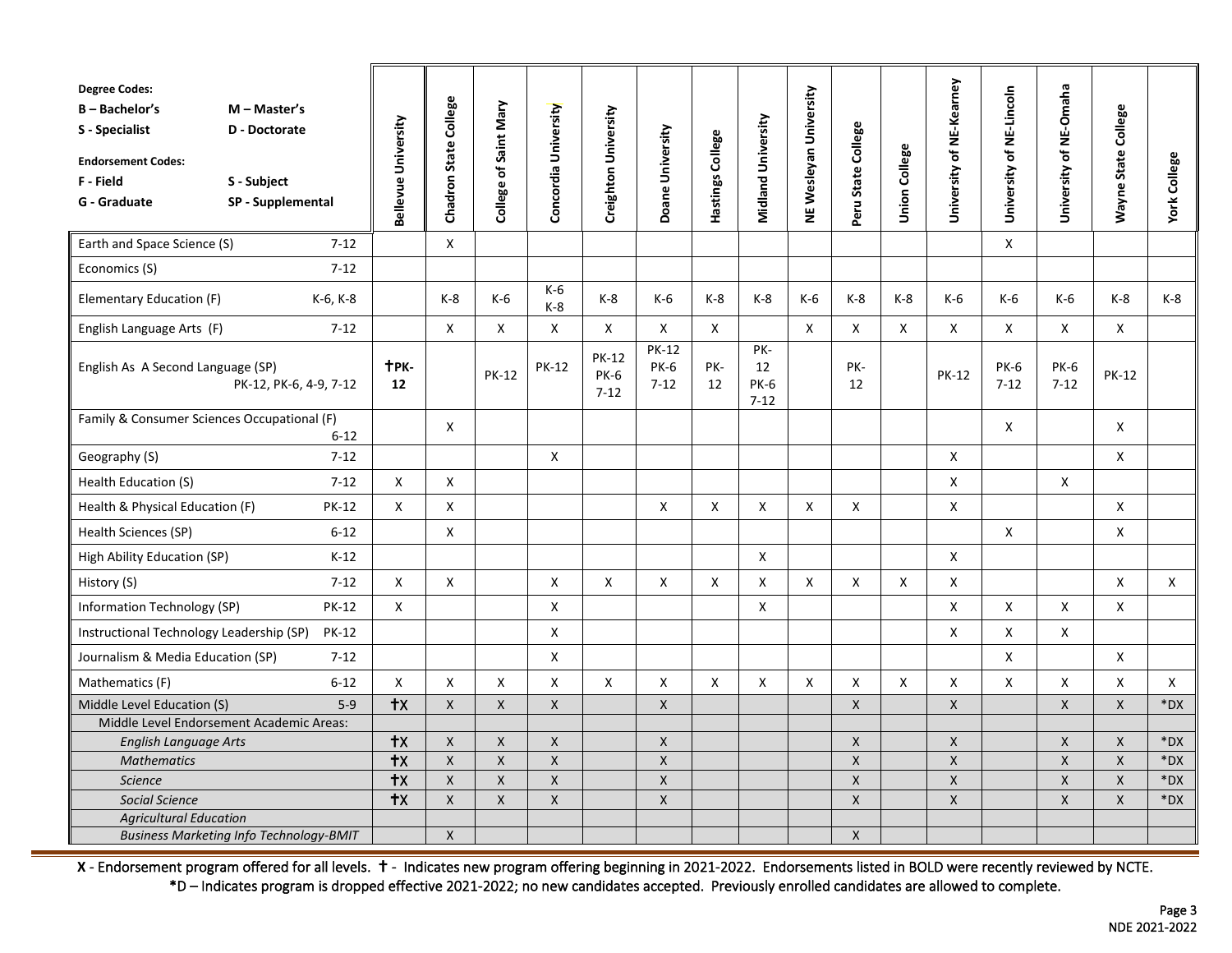| <b>Degree Codes:</b><br>$B - B$ achelor's<br>S - Specialist<br><b>Endorsement Codes:</b><br>F - Field<br>G - Graduate | M - Master's<br>D - Doctorate<br>S - Subject<br>SP - Supplemental | Bellevue University | College<br><b>Chadron State</b> | College of Saint Mary     | Concordia University     | Creighton University | Doane University | Hastings College | Midland University | NE Wesleyan University | Peru State College | <b>Union College</b> | University of NE-Kearney | University of NE-Lincoln | University of NE-Omaha   | <b>Wayne State College</b> | <b>York College</b> |
|-----------------------------------------------------------------------------------------------------------------------|-------------------------------------------------------------------|---------------------|---------------------------------|---------------------------|--------------------------|----------------------|------------------|------------------|--------------------|------------------------|--------------------|----------------------|--------------------------|--------------------------|--------------------------|----------------------------|---------------------|
|                                                                                                                       | <b>Family and Consumer Sciences Education</b>                     |                     | $\mathsf{X}$                    |                           |                          |                      |                  |                  |                    |                        |                    |                      |                          |                          |                          | $\pmb{\mathsf{X}}$         |                     |
| <b>Health and Physical Education</b>                                                                                  |                                                                   |                     | $\mathsf{X}$                    |                           | X                        |                      |                  |                  |                    |                        | $\mathsf{X}$       |                      |                          |                          |                          | $\mathsf{X}$               |                     |
| <b>Industrial Technology Education</b><br>World Language<br>(C=Chinese, F=French, G=German, S=Spanish)                |                                                                   |                     |                                 |                           | X<br>$\mathsf{S}$        |                      |                  |                  |                    |                        |                    |                      |                          |                          |                          |                            |                     |
| Music (F)                                                                                                             | <b>PK-12</b>                                                      |                     | X                               |                           | X                        |                      | X                | Χ                | X                  | X                      | X                  | X                    | X                        | X                        | X                        | X                          |                     |
| Orientation and Mobility (O&M) Specialist<br>$B-21$<br><b>Special Services</b>                                        |                                                                   |                     |                                 |                           |                          |                      |                  |                  |                    |                        |                    |                      |                          | $+x$                     |                          |                            |                     |
| Physical Education (S)                                                                                                | PK-12, PK-6, 7-12                                                 | $7 - 12$            | <b>PK-6</b><br>$7 - 12$         |                           | <b>PK-12</b><br>$7 - 12$ |                      | <b>PK-12</b>     |                  | PK-<br>12          | PK-<br>12              |                    | *D<br>PK-<br>12      | X                        |                          | <b>PK-12</b><br>$7 - 12$ | <b>PK-6</b><br>$7 - 12$    | PK-<br>12           |
| Physics (S)                                                                                                           | $7 - 12$                                                          |                     |                                 |                           | X                        |                      |                  | $\mathsf{x}$     |                    | X                      |                    |                      | X                        | X                        | $\mathsf{x}$             |                            |                     |
| Political Science (S)                                                                                                 | $7 - 12$                                                          |                     |                                 |                           |                          |                      |                  |                  |                    |                        |                    |                      | X                        |                          |                          | X                          |                     |
| Psychology (S)                                                                                                        | $7 - 12$                                                          | $\mathsf{X}$        |                                 |                           | $\mathsf{X}$             |                      |                  |                  |                    |                        |                    |                      | X                        |                          |                          | X                          | *DX                 |
| Reading and Writing (SP)                                                                                              | PK-6, 7-12                                                        |                     |                                 | X                         |                          |                      | X                |                  |                    |                        |                    |                      |                          |                          |                          | X                          | $7 - 12$            |
| Reading Specialist (G) (S)                                                                                            | <b>PK-12</b>                                                      |                     | X                               |                           | X                        |                      | X                |                  |                    |                        |                    |                      | X                        | X                        | X                        | Χ                          |                     |
| Religious Education (S)                                                                                               | K-12, PK-6, 7-12                                                  |                     |                                 | $K-12$                    | $K-12$                   | $K-12$               |                  |                  |                    |                        |                    | $K-12$               |                          |                          |                          |                            | $*$ DX              |
| ROTC (S)                                                                                                              | $9 - 12$                                                          |                     |                                 |                           |                          |                      |                  |                  |                    |                        |                    |                      |                          |                          |                          |                            |                     |
| School Counselor (G)                                                                                                  | $(F)$ PK-12<br>(S) PK-8, 7-12                                     |                     | X                               |                           | <b>PK-12</b>             | X                    | <b>PK-12</b>     |                  |                    |                        |                    |                      | PK-8<br>$7 - 12$         | <b>PK-8</b><br>$7 - 12$  | <b>PK-12</b>             | X                          |                     |
| School Librarian (F)                                                                                                  | <b>PK-12</b>                                                      |                     |                                 |                           |                          |                      |                  |                  |                    |                        |                    |                      | X                        |                          | X                        |                            |                     |
| School Psychologist (F) (G)                                                                                           | <b>PK-12</b>                                                      |                     |                                 |                           |                          |                      |                  |                  |                    |                        |                    |                      | X                        | X                        | X                        |                            |                     |
| Science (F)                                                                                                           | $7 - 12$                                                          | $\mathsf{x}$        | $\mathsf{x}$                    | $\boldsymbol{\mathsf{X}}$ | X                        | $\mathsf{x}$         | $\mathsf{x}$     | $\mathsf{x}$     | $\mathsf{x}$       | $\mathsf{X}$           | $\mathsf{X}$       | $\mathsf{X}$         |                          | $\mathsf{X}$             | $\mathsf{X}$             | $\mathsf{x}$               | $\mathsf{X}$        |
| Secondary English (S)                                                                                                 | $7-12$                                                            | $+x$                |                                 |                           | X                        | X                    | $\mathsf{x}$     | $\mathsf{x}$     | X                  | $\mathsf{X}$           | X                  |                      | X                        | X                        | $\mathsf{X}$             | $\mathsf{x}$               | $\mathsf{X}$        |
| Secondary Transition Specialist (G) (SP)                                                                              | $7 - 12$                                                          |                     |                                 |                           |                          |                      |                  |                  |                    |                        |                    |                      |                          |                          |                          |                            |                     |
| Skilled and Technical Sciences Education (F) 6-12                                                                     |                                                                   |                     |                                 |                           |                          |                      |                  |                  |                    |                        |                    |                      |                          | X                        |                          | Χ                          |                     |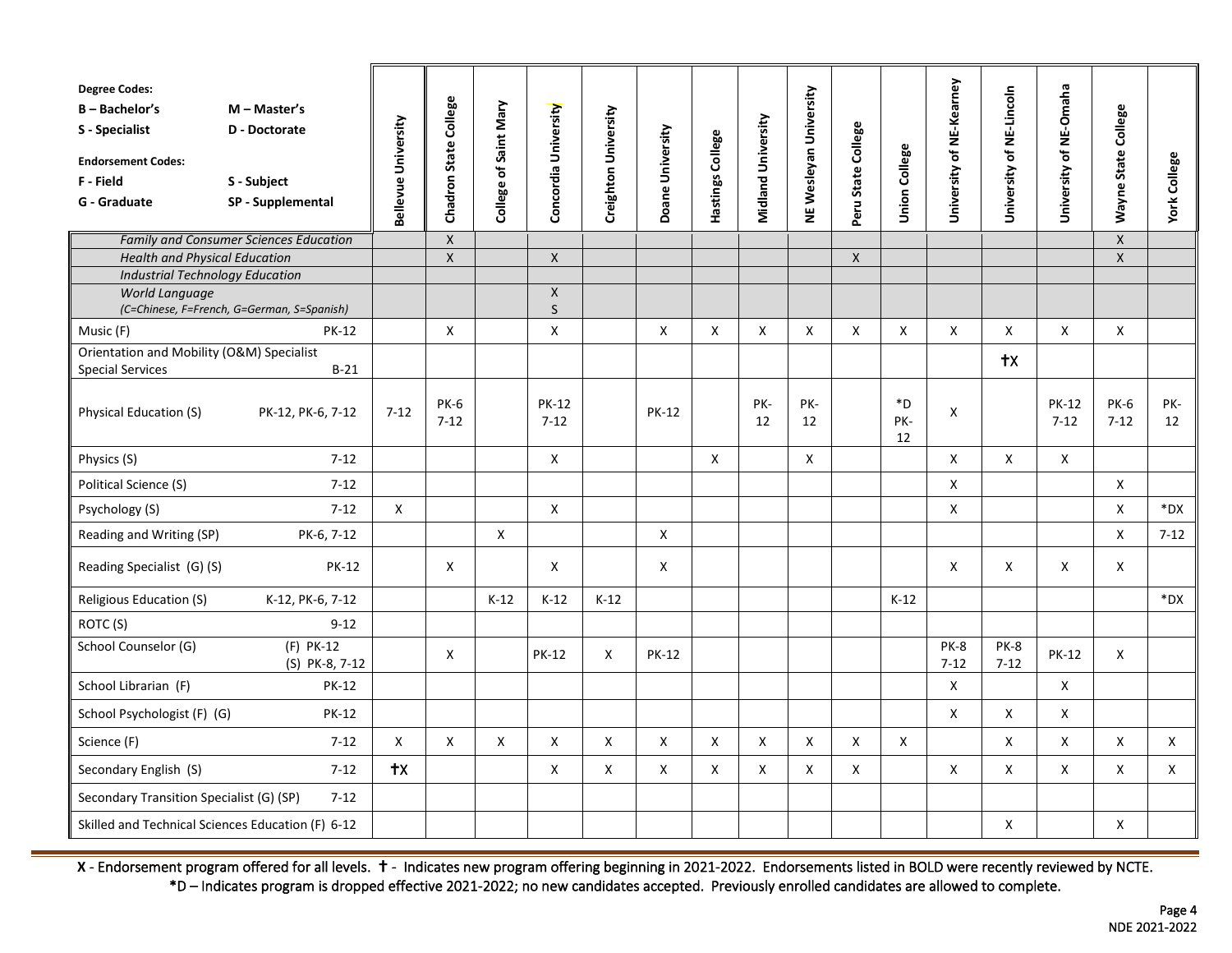| <b>Degree Codes:</b><br>$B - B$ achelor's<br>S - Specialist<br><b>Endorsement Codes:</b><br>F - Field<br>G - Graduate | M - Master's<br>D - Doctorate<br>S - Subject<br>SP - Supplemental | Bellevue University       | Chadron State College | College of Saint Mary   | Concordia University | Creighton University | Doane University | Hastings College | <b>Midland University</b> | NE Wesleyan University | Peru State College | <b>Union College</b> | University of NE-Kearney | University of NE-Lincoln           | University of NE-Omaha  | Wayne State College | <b>York College</b> |
|-----------------------------------------------------------------------------------------------------------------------|-------------------------------------------------------------------|---------------------------|-----------------------|-------------------------|----------------------|----------------------|------------------|------------------|---------------------------|------------------------|--------------------|----------------------|--------------------------|------------------------------------|-------------------------|---------------------|---------------------|
| Skilled & Technical Sciences-Skilled Specific (SP)<br>$9 - 12$                                                        |                                                                   |                           |                       |                         |                      |                      |                  |                  |                           |                        |                    |                      |                          | X                                  |                         | X                   |                     |
| Social Science (F)                                                                                                    | $7 - 12$                                                          | $\boldsymbol{\mathsf{X}}$ | X                     | Χ                       | X                    | X                    | $\mathsf{x}$     | X                | X                         | X                      | X                  | X                    | X                        | X                                  | $\mathsf{x}$            | X                   | $\mathsf{X}$        |
| Sociology (S)                                                                                                         | $7 - 12$                                                          |                           |                       |                         |                      |                      |                  |                  |                           |                        |                    |                      | X                        |                                    |                         | X                   |                     |
| <b>Special Education Generalist</b>                                                                                   | $(F)$ K-12<br>(S) K-6, 7-12                                       |                           | $K-12$                | K-6<br>$7 - 12$         | X                    |                      | X                | $K-12$           | X                         | K-6<br>$7 - 12$        | X                  |                      | X                        | X                                  | K-6<br>$7 - 12$         | X                   | $K-12$              |
| Special Education-Behavior Intervention Specialist<br>$(G)$ (SP)<br>B-12, PK-6, 7-12                                  |                                                                   |                           |                       |                         |                      |                      |                  |                  |                           |                        |                    |                      | $B-12$                   | $B-12$                             | <b>PK-6</b><br>$7 - 12$ |                     |                     |
| Special Education-Deaf or Hard of Hearing (S)<br>B-12, PK-6, 7-12                                                     |                                                                   |                           |                       |                         |                      |                      |                  |                  |                           |                        |                    |                      |                          | $B-12$                             | <b>PK-6</b><br>$7 - 12$ |                     |                     |
| Special Education-Early Childhood (G) (S)                                                                             | B-K                                                               |                           | X                     |                         | X                    |                      |                  |                  |                           |                        |                    |                      |                          | X                                  |                         |                     |                     |
| Special Education-Early Intervention Specialist                                                                       |                                                                   |                           |                       |                         |                      |                      |                  |                  |                           |                        |                    |                      | X                        | X                                  |                         |                     |                     |
| (SP)                                                                                                                  | B-PK<br>Special Education-Functional Academic Skills and          |                           |                       |                         |                      |                      |                  |                  |                           |                        |                    |                      | X                        |                                    |                         |                     |                     |
| $B-12$<br>Independent Living Specialist (G) (SP)                                                                      |                                                                   |                           |                       |                         |                      |                      |                  |                  |                           |                        |                    |                      |                          |                                    |                         |                     |                     |
| Special Education-Inclusion and Collaboration<br>Specialist (G) (SP)<br><b>PK-12</b>                                  |                                                                   |                           |                       |                         |                      |                      |                  |                  |                           |                        |                    |                      | X                        |                                    | *DX                     |                     |                     |
| Special Education-Visual Impairment (S)                                                                               | $B-12$                                                            |                           |                       |                         |                      |                      |                  |                  |                           |                        |                    |                      |                          | X                                  |                         |                     |                     |
| Special Program (S) (SP)                                                                                              | $9 - 12$                                                          |                           |                       |                         |                      |                      |                  |                  |                           |                        |                    |                      |                          |                                    |                         |                     |                     |
| Speech (SP)                                                                                                           | $7 - 12$                                                          |                           |                       |                         | X                    |                      |                  |                  |                           |                        |                    |                      |                          | X                                  |                         | X                   | X                   |
| Speech Language Pathologist (G) (F)                                                                                   | $B-21$                                                            |                           |                       |                         |                      |                      |                  |                  |                           |                        |                    |                      | X                        | X                                  | X                       |                     |                     |
| Theatre (SP)                                                                                                          | $7 - 12$                                                          |                           | X                     |                         | X                    |                      | Χ                | X                | X                         | X                      |                    |                      | X                        | X                                  |                         | X                   | X                   |
| Vocal Music (S)                                                                                                       | <b>PK-12</b>                                                      |                           | X                     |                         | X                    |                      |                  |                  | X                         | X                      |                    | $\mathsf{X}$         |                          |                                    |                         | X                   | $\mathsf{X}$        |
| Work-Based Learning (SP)                                                                                              | $9 - 12$<br>(formerly Cooperative Education/Distributive Occ)     | $+x$                      | X                     |                         |                      |                      |                  | X                |                           |                        |                    |                      | X                        | X                                  | X                       | X                   |                     |
| World Language (S)<br>(C=Chinese, F=French, G=German, L= Latin,<br>R=Russian, S=Spanish)                              | K-8, 7-12, K-12                                                   |                           |                       | S<br>$K-12$<br>$7 - 12$ | C, S<br>$7 - 12$     | F, S<br>$7 - 12$     |                  |                  |                           |                        |                    |                      |                          | C, F,<br>G, L,<br>R, S<br>$7 - 12$ | F, G, S<br>$7 - 12$     | S<br>$7 - 12$       |                     |